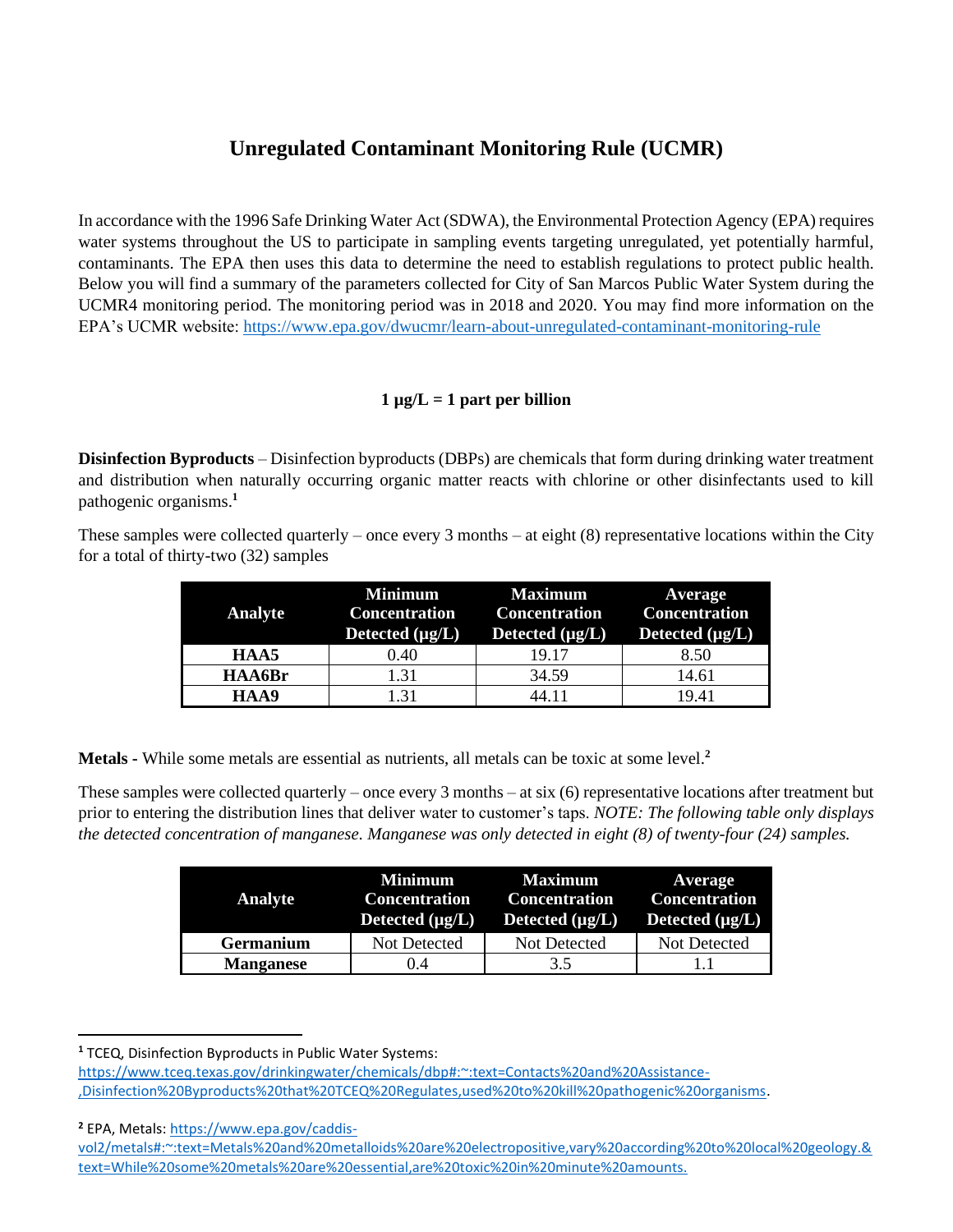**Cyanotoxins** – Blue-green algae, more correctly known as cyanobacteria, are frequently found in freshwater systems. Some freshwater cyanobacterial blooms can produce highly potent toxins, known as cyanotoxins.<sup>3</sup>

These samples were collected bimonthly – every two  $(2)$  weeks – at six  $(6)$  representative locations after treatment but prior to entering the distribution lines which bring water to customer's taps.

| <b>Analyte</b>     | Minimum<br><b>Concentration</b><br>Detected $(\mu g/L)$ | <b>Maximum</b><br><b>Concentration</b><br>Detected $(\mu g/L)$ | <b>Average</b><br><b>Concentration</b><br>Detected $(\mu g/L)$ |
|--------------------|---------------------------------------------------------|----------------------------------------------------------------|----------------------------------------------------------------|
| total microcystin  | Not Detected                                            | Not Detected                                                   | Not Detected                                                   |
| anatoxin-a         | Not Detected                                            | Not Detected                                                   | Not Detected                                                   |
| cylindrospermopsin | Not Detected                                            | Not Detected                                                   | Not Detected                                                   |

**Alcohols** – Like the semi-volatile organic chemicals below, the following alcohols were collected to determine the possible presence of compounds that may be harmful if ingested. Many VOCs are human-made compounds used in the production of paints, cleaning products, pesticides, etc. <sup>4</sup> None were detected.

| <b>Analyte</b>   | <b>Minimum</b><br><b>Concentration</b><br>Detected $(\mu g/L)$ | Maximum<br><b>Concentration</b><br>Detected $(\mu g/L)$ | <b>Average</b><br><b>Concentration</b><br>Detected $(\mu g/L)$ |
|------------------|----------------------------------------------------------------|---------------------------------------------------------|----------------------------------------------------------------|
| 1-butanol        | Not Detected                                                   | Not Detected                                            | Not Detected                                                   |
| 2-methoxyethanol | Not Detected                                                   | Not Detected                                            | Not Detected                                                   |
| 2-propen-1-ol    | Not Detected                                                   | Not Detected                                            | Not Detected                                                   |

**Semi-volatile Organic Chemicals** – Like the alcohols above, the following semi-volatile organic chemicals were collected to determine the possible presence of compounds that may be harmful if ingested. Many VOCs are humanmade compounds used in the production of paints, cleaning products, pesticides, etc.<sup>4</sup> None were detected.

| <b>Analyte</b>              | <b>Minimum</b><br><b>Concentration</b><br>Detected $(\mu g/L)$ | <b>Maximum</b><br><b>Concentration</b><br>Detected $(\mu g/L)$ | Average<br>Concentration<br>Detected $(\mu g/L)$ |
|-----------------------------|----------------------------------------------------------------|----------------------------------------------------------------|--------------------------------------------------|
| butylated<br>hydroxyanisole | Not Detected                                                   | Not Detected                                                   | Not Detected                                     |
| o-toluidine                 | Not Detected                                                   | Not Detected                                                   | Not Detected                                     |
| quinoline                   | Not Detected                                                   | Not Detected                                                   | Not Detected                                     |

**<sup>3</sup>** EPA, Learn about Cyanobacteria and Cyanotoxins: https://www.epa.gov/cyanohabs/learn-about-cyanobacteria-andcyanotoxins#:~:text=Blue%2Dgreen%20algae%2C%20more%20correctly,frequently%20found%20in%20freshwater%20syste ms.&text=Some%20freshwater%20cyanobacterial%20blooms%20or,potent%20toxins%2C%20known%20as%20cyanotoxins.

**<sup>4</sup>** EPA, *What Are Volatile Organic Compounds (VOCs)?:* https://www.epa.gov/indoor-air-quality-iaq/what-are-volatileorganic-compounds-vocs